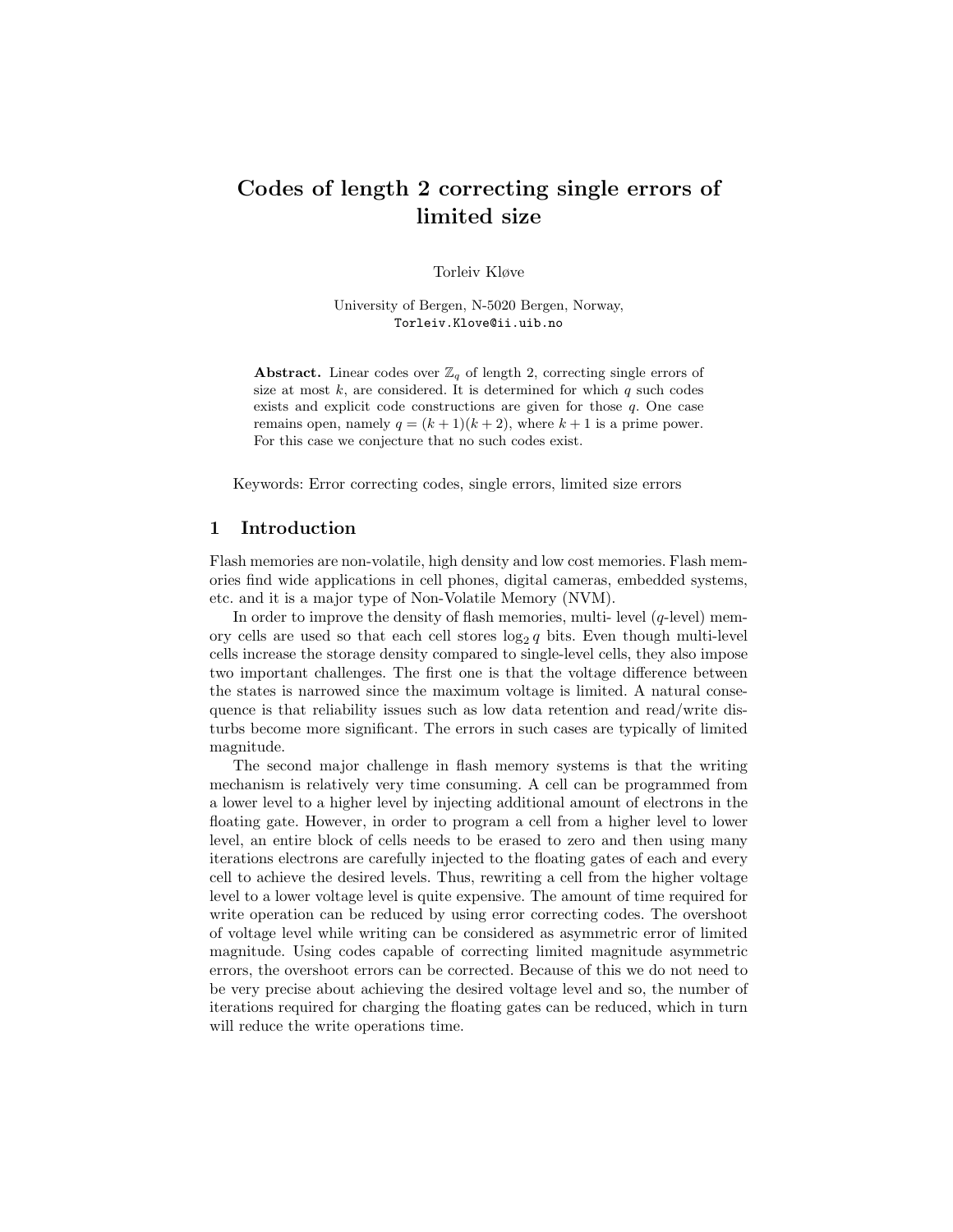## 2 Notations

We denote the set of integers by  $\mathbb{Z}$ . For  $a, b \in \mathbb{Z}$ ,  $a \leq b$ , we let

$$
[a, b] = \{a, a+1, a+2, \ldots, b\}.
$$

For integers  $q > 0$  and a, we let  $(a \mod q)$  denotes the main residue of a modulo q, that is, the least non-negative integer r such that q divides  $a - r$ .

Assume q is given. We denote modular addition of two integers  $a, b$  by  $a \oplus b$ , that is,  $a \oplus b = ((a + b) \mod q)$ . Similarly, we define modular subtraction by  $a \ominus b = ((a - b) \mod q)$  and modular multiplication by  $a \otimes b = (ab \mod q)$ .

We define the channel more precisely. Let q and k be integers, where  $1 \leq k$ q. The alphabet is  $\mathbb{Z}_q = [0, q-1]$ . A symbol a in the alphabet  $\mathbb{Z}_q$  may be modified during transmission into another symbol  $a \oplus e \in \mathbb{Z}_q$  where e is an integer such that  $|e| \leq k$ . Error correcting codes for this channel have been considered in e.g. in [1], [5], [6]. Most of these are linear and single error correcting. The simplest non-trivial case are codes of length two. We consider this case in detail in this note.

## 3 General description of the codes

We define the codes and the problem precisely. Let  $(a, b) \in \mathbb{Z}^2$ . The corresponding code is

$$
C = C_{a,b} = \{ (u, v) \in \mathbb{Z}_q^2 \mid (a \otimes u) \oplus (b \otimes v) = 0 \}.
$$

When  $(u, v)$  is transmitted and  $(u', v')$  is received, the corresponding *syndrom* is  $(a \otimes u') \oplus (b \otimes v')$ . We see that if  $(u', v') = (u \oplus e, v)$ , the syndrom is

$$
(a\otimes (u\oplus e))\oplus (b\otimes v)=(a\otimes u)\oplus (a\otimes e)\oplus (b\otimes v)=a\otimes e.
$$

Similarly, if  $(u', v') = (u, v \oplus e)$ , the syndrom is  $b \otimes e$ . Therefore, the code can correct a single error of size at most k if and only if the  $1 + 4k$  syndroms

$$
\{0\} \cup \{a \otimes e \mid e \in [-k, -1] \cup [1, k]\} \cup \{b \otimes e \mid e \in [-k, -1] \cup [1, k]\} \tag{1}
$$

are all distinct. If this is the case, we say that  $(a, b)$  is a  $(q, k)$  *check pair* or just a check pair if the values of q and  $k$  are clear from the context.

Our problem can now be precisely formulated as follows:

For which q and k does a  $(q, k)$  check pair exist?

At first glance, this may seem to be a rather trivial problem. However, this appears not to be the case for all q and k. When a check pair exists, we also want describe the corresponding code and its encoding and decoding.

The following reformulation will be usefull.

**Proposition 1** For given  $q, k, (a, b) \in \mathbb{Z}^2$  is a check pair if and only if all the *following conditions are satisfied:*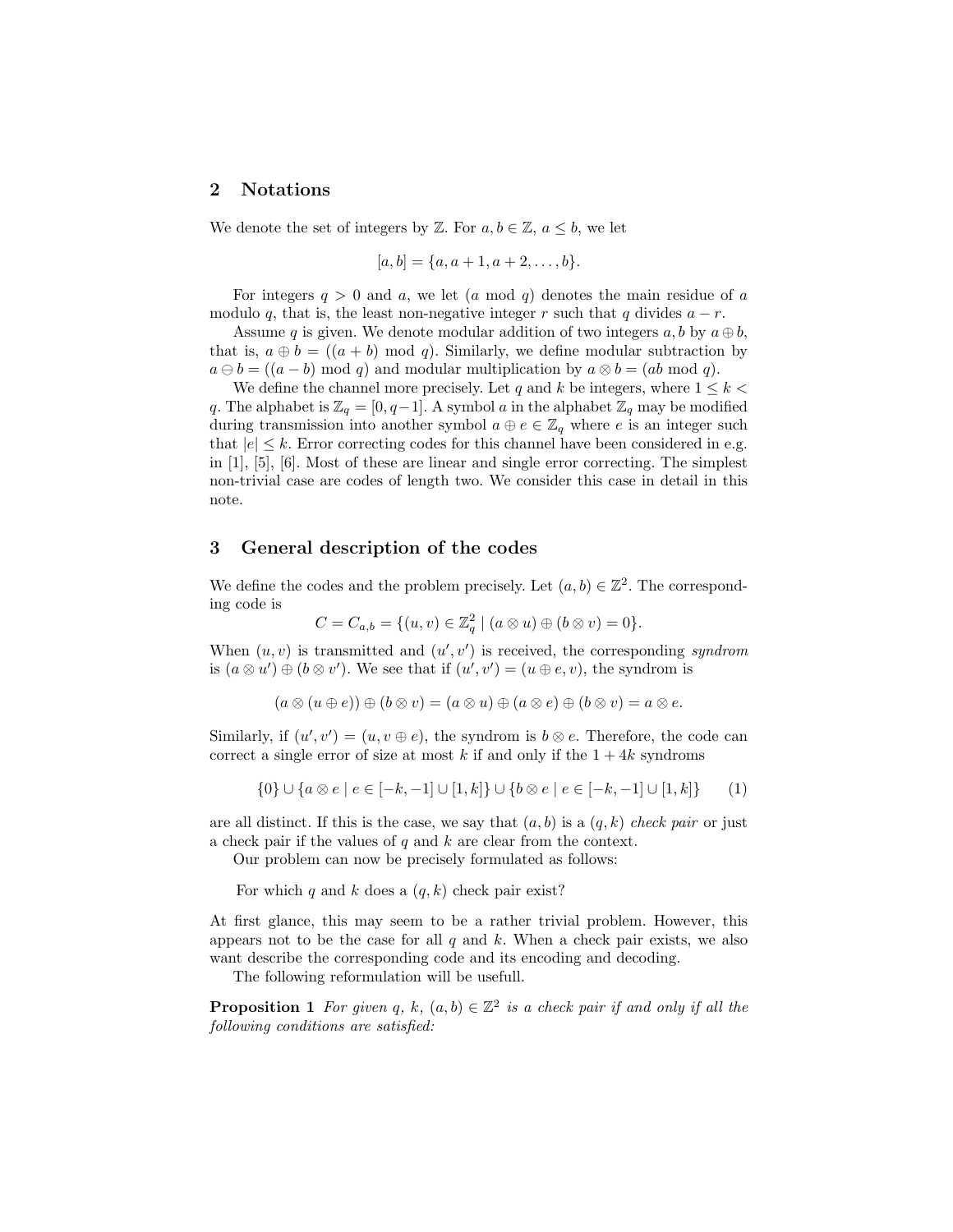*1.*  $a \otimes e \neq b \otimes \varepsilon$  *for*  $e, \varepsilon \in [-k, -1] \cup [1, k],$ 2.  $gcd(a, q) < q/(2k)$ , *3.*  $gcd(b, q) < q/(2k)$ .

*Proof.* By the definitions,  $(a, b)$  is a check pair if and only if all the syndroms are distinct, that is, all the following conditions are satisfied:

1.  $a \otimes e \neq b \otimes \varepsilon$  for  $e, \varepsilon \in [-k, -1] \cup [1, k],$ 2.  $a \otimes e \neq a \otimes \varepsilon$  for  $-k \leq \varepsilon < e \leq k$ , 3.  $b \otimes e \neq b \otimes \varepsilon$  for  $-k \leq \varepsilon < e \leq k$ .

We will show that second of these conditions is equivalent to the second condition of the proposition and similarly for the third conditions. Let  $d = \gcd(a, q)$ . Then  $gcd(a/d, q/d) = 1$ . Putting  $z = e - \varepsilon$  we get the following chain of equivalent conditions:

$$
2) \Leftrightarrow a \otimes z \not\equiv 0 \pmod{q} \text{ for all } z \in [1, 2k]
$$
  
\n
$$
\Leftrightarrow (a/d) \otimes z \not\equiv 0 \pmod{(q/d)} \text{ for all } z \in [1, 2k]
$$
  
\n
$$
\Leftrightarrow z \not\equiv 0 \pmod{(q/d)} \text{ for all } z \in [1, 2k]
$$
  
\n
$$
\Leftrightarrow 2k < q/d
$$
  
\n
$$
\Leftrightarrow d < q/(2k).
$$

Similarly for the third condition.

**Lemma 1.** Let  $(a, b)$  be a  $(q, k)$  check pair. Then

*1.* (b, a) *is a check pair.*

*2.* (a, −b)*,* (−a, b)*, and* (−a, −b) *are check pairs.*

*3.* If  $z \in \mathbb{Z}$  such that  $gcd(q, z) = 1$ , then  $(za, zb)$  is a check pair.

*Proof.* The syndroms of  $(b, a)$  are clearly the same as the syndroms of  $(a, b)$ . This proves case *1.* Also for case *2* the syndroms are the same.

Now, consider case 3. Let  $z' \otimes z = 1$ . Multiplying by  $z'$ , we see that

 $(za) \otimes e = (zb) \otimes \varepsilon$  if and only if  $a \otimes e = b \otimes \varepsilon$ 

for  $e, \varepsilon \in [-k, -1] \cup [1, k]$ . Further,  $gcd(za, q) = gcd(a, q)$  and so

 $gcd(za, q) < q/(2k)$  if and only if  $gcd(a, q) < q/(2k)$ .

# 4 The case  $q \leq (k+1)^2$

In [5], the following result was shown.

**Theorem 1.** *If*  $k \geq 1$  *and*  $q \leq (k+1)^2$ *, then there are no*  $(q, k)$  *check pairs.* 

It was also shown that  $(1, k + 1)$  *is* a  $((k + 1)^2 + 1, k)$  check pair. In this paper, we consider all  $q > (k+1)^2$ . We split the presentation into two parts:

The case  $q \ge (k+1)^2+1$ ,  $q \ne (k+1)(k+2)$ . For this case we show in Section 5 that there exists a simple check pair.

The case  $q = (k+1)(k+2)$ . This is the hardest case. A check pair exists for some k, but not all. We discuss this case in Section 6.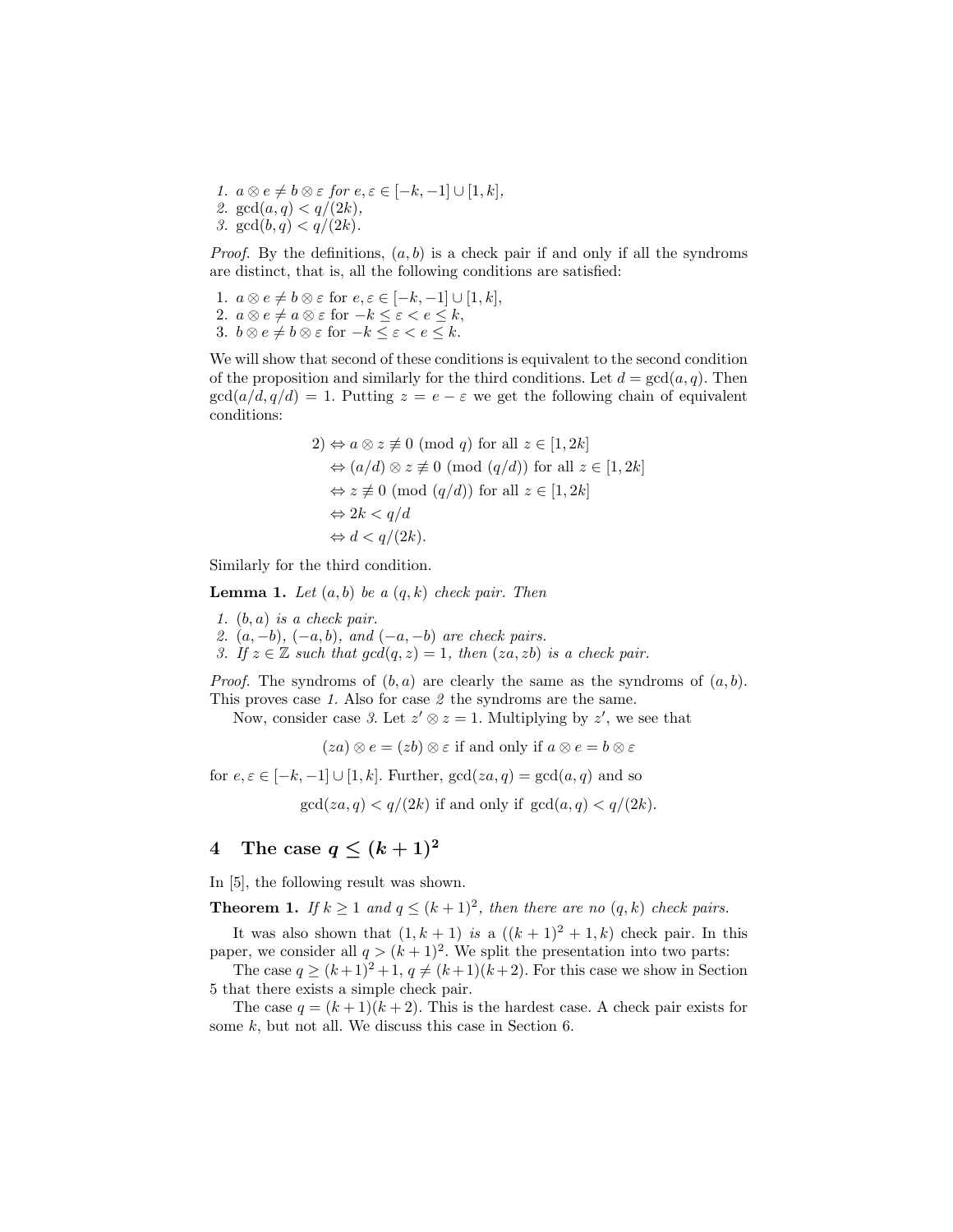5 The case  $q \ge (k+1)^2 + 1$ ,  $q \ne (k+1)(k+2)$ 

### 5.1 Check pairs

We will give explicit check pairs for all  $q$  in this case.

First, consider the pair  $(1, k + 1)$ . The corresponding syndrom set is

 $[0, k] \cup [q-k, q-1] \cup \{(k+1)e \mid e \in [1, k]\} \cup \{q-(k+1)x \mid x \in [1, k]\}.$ 

If  $q - k(k + 1) > k(k + 1)$ , that is,  $q \ge 2k(k + 1) + 1$ , then clearly all the syndroms are distinct and so  $(1, k + 1)$  is a check pair.

Similarly, if  $q \in [(k+1)^2 + 1, 2k(k+1) - 1]$  but  $q \not\equiv 0 \pmod{k+1}$ , then again all the syndroms are distinct.

It remains to consider  $q \in \{x(k+1) \mid x \in [k+3, 2k]\}\.$  For these q we have  $q \not\equiv 0 \mod (k+2)$ . By an argument similar to the one above, we see that that  $(1, k + 2)$  is a check pair.

We summarize these results in a theorem.

Theorem 2. *We have the following cases.*

- *1.* If  $q \ge 2k(k+1) + 1$ , then  $(1, k+1)$  is a check pair.
- *2.* If  $q \in [(k+1)^2+1, 2k(k+1)-1]$  *but*  $q \not\equiv 0 \pmod{k+1}$ *, then*  $(1, k+1)$  *is a check pair.*
- *3.* If  $q \in \{x(k+1) | x \in [k+3, 2k]\},\$  then  $(1, k+2)$  *is a check pair.*

### 5.2 The corresponding codes

We take a closer look at the codes corresponding to check pairs in the second case. The other cases are very similar. The code is

$$
C_{1,k+1} = \{(u, v) \mid u, v \in \mathbb{Z}_q, u \oplus ((k+1) \otimes v) = 0\}
$$
  
=  $\{((-(k+1)) \otimes v, v) \mid v \in \mathbb{Z}_q\}.$ 

The most natural encoding for the information  $m \in \mathbb{Z}_q$  is to encode it into  $((-k+1)) \otimes m, m)$ . In particular, this gives a systematic encoding.

For decoding, we assume that  $(u', v')$  is received and that at most one of the elements are in error, and by an amount  $e$  of size at most  $k$ . From this we want to recover the sent information. We look at the possible syndroms.

- If there are no errors, the syndrom is 0.
- If  $u' = u \oplus e$  where  $e \in [1, k]$ , then the syndrom is  $s = e$ . In this case the second part is error free and so  $m = v' = v$ .
- If  $u' = u \oplus e$  where  $e \in [-k, -1]$ , then the syndrom is  $s = q + e$ . Also in this case  $m = v' = v$ .
- If  $v' = v \oplus e$  where  $e \in [1, k]$ , then the syndrom is  $s = (k + 1)e$  and so  $e = s/(k+1)$ . In this case  $m = v' \ominus e = v' \ominus s/(k+1)$ .
- If  $v' = v \oplus e$  where  $e \in [-k, -1]$ , then the syndrom is  $s = q + (k + 1)e$  and so  $e = (s - q)/(k + 1)$  and  $m = v' \ominus (s - q)/(k + 1)$ .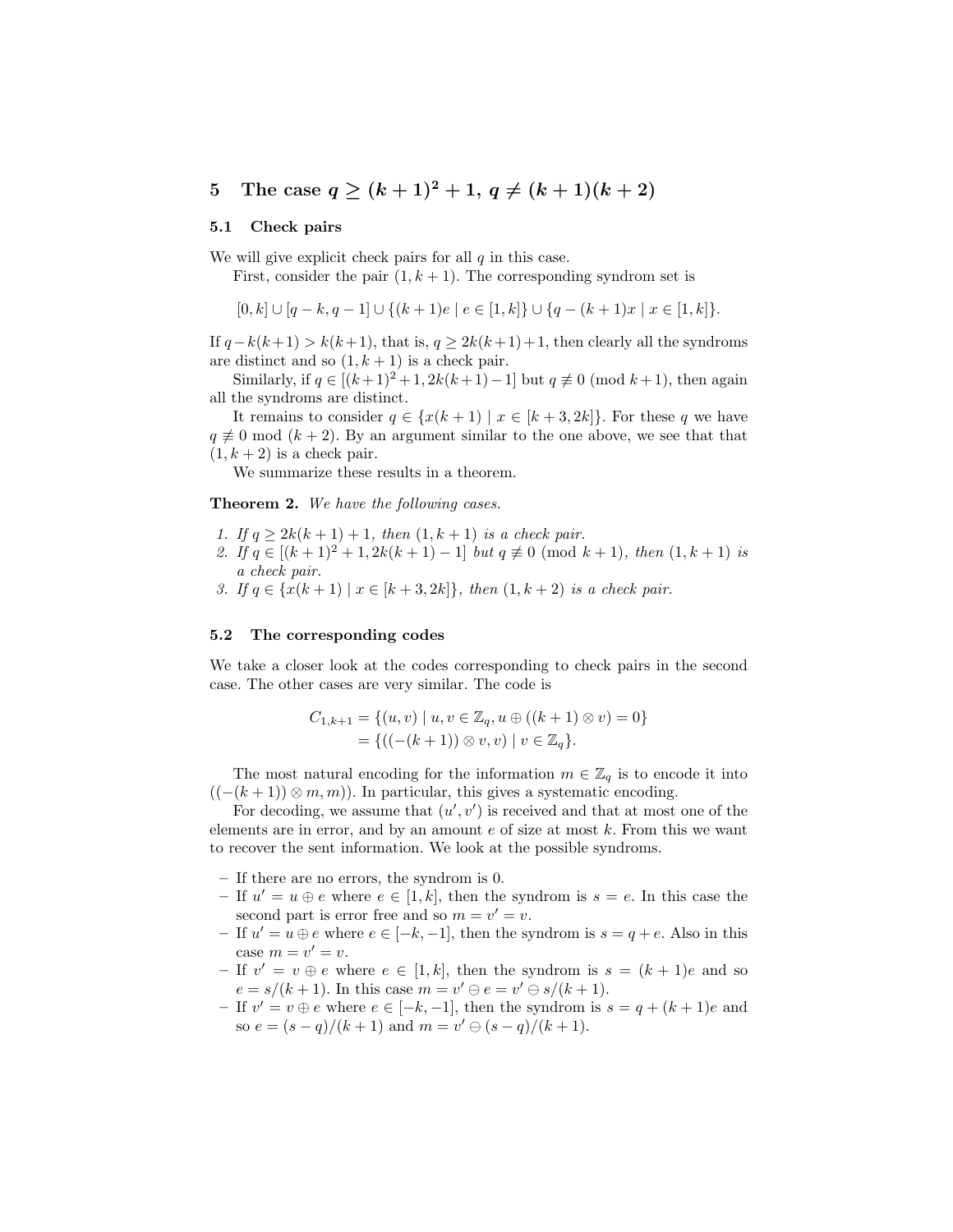This gives the following decoding algorithm:

- $-$  if  $s \in [0, k]$  or  $s \in [q k, q 1]$ , then  $m = v'$ ,
- else if  $(s \mod (k+1) = 0$ , then  $m = v' \ominus s/(k+1)$ ,
- else if  $((s-q) \mod (k+1) = 0$ , then  $m = v' \ominus (s-q)/(k+1)$ .

This gives a correct answer for all errors of the type we consider. Of course, if other types of errors have occurred, the decoding algorithm will either give a wrong answer or no answer at all (when none of the conditions are satisfied).

For codes corresponding to the first and third cases in Theorem 2, we we get a similar decoding algorithm.

## 6 The case  $q = (k + 1)(k + 2)$

This is the main case.

#### 6.1 An existence result

**Theorem 3.** Let  $k \geq 1$  and  $q = (k+1)(k+2)$ . For each integer a,  $1 \leq a \leq q$ , *we have*  $gcd(a, a) > k$ 

$$
\gcd(a, q) > \kappa
$$
  
or there exists integers  $x \in [1, k]$  and  $y \in [-k, -1] \cup [1, k]$  such that

$$
y = a \otimes x. \tag{2}
$$

Remark. We see that (2) is equivalent to

$$
ax - tq = y \tag{3}
$$

for some integer t. We note that this implies that  $gcd(a, q)$  divides y. In particular, it implies that  $gcd(a, q) \leq |y| \leq k$ .

We will use Farey-sequences in the proof. For a discussion of Farey-sequences, see e.g. [2, pages 23ff]. The Farey-sequence  $F_k$  is the sequence of fractions  $t/n$ , where  $0 \le t \le n \le k$  and  $gcd(t, n) = 1$ , listed in increasing order. The size of  $F_k$ is  $1 + \Phi_k$ , where

$$
\Phi = \Phi_k = \sum_{r=1}^k \varphi(r).
$$

We denote the elements of  $F_k$  by  $t_i/n_i$ , where  $t_0/n_0 = 0/1$  and  $t_{\Phi}/n_{\Phi} = 1/1$ .

*Example 1.*  $F_6$  is

$$
\frac{0}{1}, \frac{1}{6}, \frac{1}{5}, \frac{1}{4}, \frac{1}{3}, \frac{2}{5}, \frac{1}{2}, \frac{3}{5}, \frac{2}{3}, \frac{3}{4}, \frac{4}{5}, \frac{5}{6}, \frac{1}{1}.
$$

We see that the elements are symmetric around  $1/2$ , and this is clearly a general property: we have

$$
n_{\Phi-i} = n_i
$$
 and  $t_{\Phi-i} = n_i - t_i$ , that is,  $t_{\Phi-i}/n_{\Phi-i} = 1 - t_i/n_i$ .

for  $0 \leq i \leq \Phi$ .

The following lemma contains Theorems 28 and 30 in [2].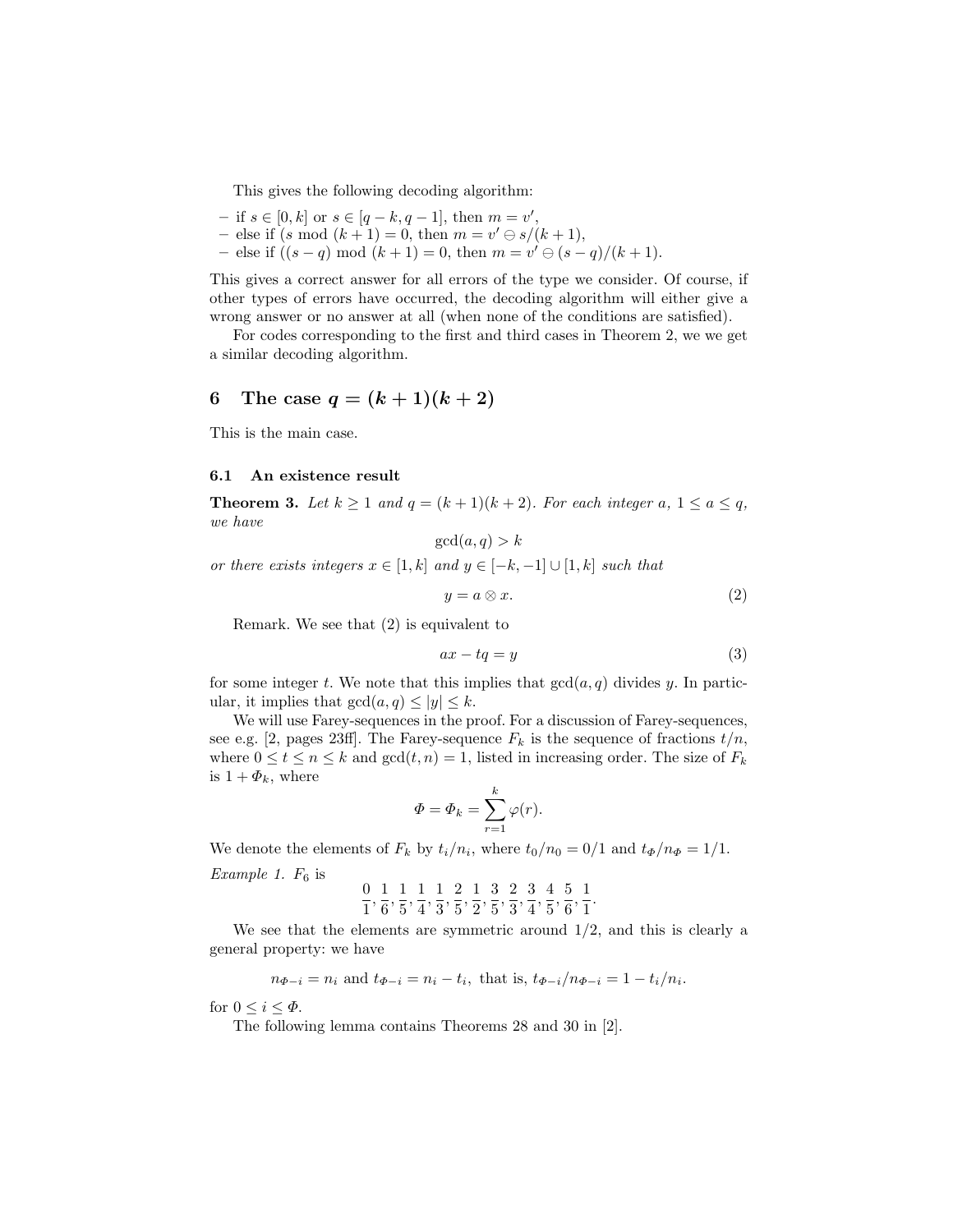**Lemma 2.** Let  $t_i/n_i$  and  $t_{i+1}/n_{i+1}$  be consecuetive elements in  $F_k$ . Then

$$
t_{i+1}n_i - t_i n_{i+1} = 1,\t\t(4)
$$

*and*

$$
n_i + n_{i+1} \ge k + 1. \tag{5}
$$

Let

$$
s_i = \frac{t_i}{n_i} + \frac{1}{n_i(n_i + n_{i+1})}.
$$

Lemma 3.

$$
s_i = \frac{t_i}{n_i} + \frac{1}{n_i(n_i + n_{i+1})} = \frac{t_{i+1}}{n_{i+1}} - \frac{1}{n_{i+1}(n_i + n_{i+1})}.
$$
 (6)

*Proof.*

$$
\begin{aligned}\n\left(\frac{t_{i+1}}{n_{i+1}} - \frac{1}{n_{i+1}(n_i + n_{i+1})}\right) - \left(\frac{t_i}{n_i} + \frac{1}{n_i(n_i + n_{i+1})}\right) \\
&= \left(\frac{t_{i+1}}{n_{i+1}} - \frac{t_i}{n_i}\right) - \left(\frac{1}{n_{i+1}(n_i + n_{i+1})} + \frac{1}{n_i(n_i + n_{i+1})}\right) \\
&= \frac{t_{i+1}n_i - t_i n_{i+1}}{n_i n_{i+1}} - \frac{1}{n_i n_{i+1}} = 0.\n\end{aligned}
$$

It is easy to show that Theorem 3 is true for  $k \leq 3$ . Therefore, Theorem 3 is equivalent to the following lemma (note that (8) is equivalent to (3)).

**Lemma 4.** Let  $k \geq 4$  and  $q = (k + 1)(k + 2)$ *. For each integer*  $a, 1 \leq a \leq q$ *, such that*  $gcd(a, q) \leq k$ *, there exists integers* x, y, and t *such that*  $1 \leq x \leq k$ *,* 

$$
1 \le |y| \le k,\tag{7}
$$

*and*

$$
\frac{a}{q} - \frac{t}{x} = \frac{y}{xq}.\tag{8}
$$

We have

$$
\frac{t_i}{n_i} \leq \frac{a}{q} < \frac{t_{i+1}}{n_{i+1}}
$$

for some  $i$ . We split the proof into cases. We first consider the cases when

$$
\frac{t_i}{n_i} \le \frac{a}{q} \le s_i
$$

.

Case I,  $\frac{t_i}{n_i} = \frac{a}{q}$  or, equivalently,  $n_i a = t_i q$ . Since  $gcd(n_i, t_i) = 1$ ,  $n_i$  must divide q. Hence  $a = t_i(q/n_i)$ , and so

$$
\gcd(a, q) \ge \frac{q}{n_i} \ge \frac{q}{k} = \frac{k^2 + 3k + 1}{k} > k + 3 > k.
$$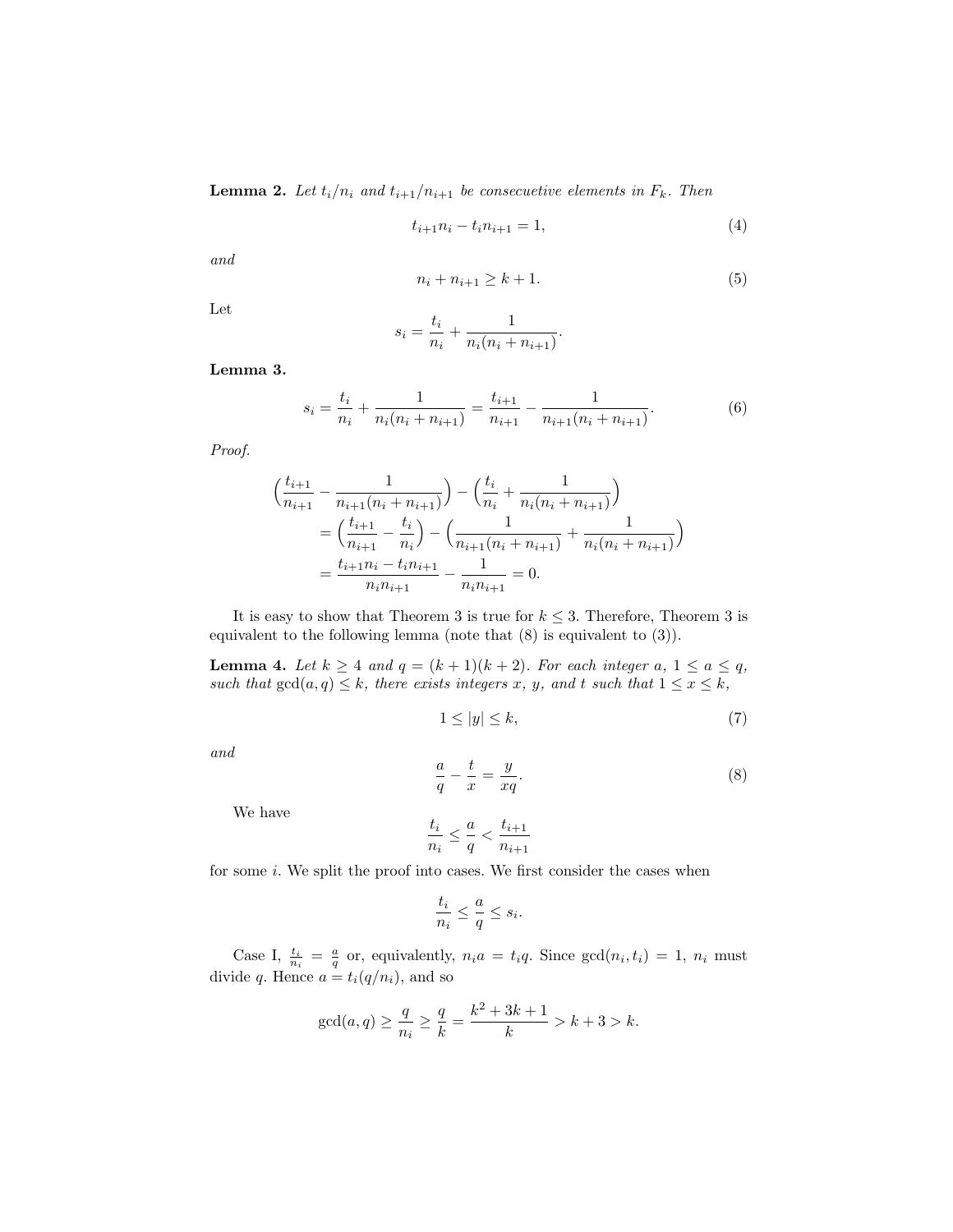Case II,  $\frac{t_i}{n_i} < \frac{a}{q} \le \frac{t_i}{n_i} + \frac{1}{n_i(n_i+n_{i+1})}$ . Then

$$
0 < n_i a - t_i q \le \frac{q}{n_i + n_{i+1}}.
$$

Subcase IIa,  $n_i + n_{i+1} \geq k + 3$ . Then

$$
n_i a - t_i q \le \frac{k^2 + 3k + 2}{k + 3} = k + \frac{2}{k + 3} < k + 1
$$

and so  $0 < n_i a - t_i q \leq k$ .

Subcase IIb,  $n_i + n_{i+1} = k + 2$ . Then

$$
n_i a - t_i q \le \frac{q}{k+2} = k+1.
$$

Suppose that

$$
n_i a - t_i q = k + 1. \tag{9}
$$

Then

$$
a = \frac{t_i(k+2) + 1}{n_i}(k+1). \tag{10}
$$

From (4) we get

$$
1 = t_{i+1}n_i - t_i n_{i+1} = t_{i+1}n_i - t_i(k+2) + t_i n_i
$$

and so  $(t_i + t_{i+1})n_i = t_i(k+2) + 1$ . Hence  $gcd(t_i + t_{i+1}, k+2) = 1$ . Further, combining with (10) we get

$$
a = (t_i + t_{i+1})(k+1).
$$

Hence,  $gcd(a, q) = k + 1 > k$ .

Subcase IIc,  $n_i + n_{i+1} = k+1$  is similar. First, from (4) we get, in this case,

$$
1 = t_{i+1}n_i - t_i n_{i+1} = t_{i+1}n_i - t_i(k+1) + t_i n_i
$$

and so

$$
(t_i + t_{i+1})n_i = t_i(k+1) + 1.
$$
\n(11)

Hence  $gcd(t_i + t_{i+1}, k + 1) = 1$  and

$$
\gcd(n_i, k+1) = 1. \tag{12}
$$

Further

$$
n_i a - t_i q \le \frac{q}{k+1} = k+2.
$$

Subcase IIc-1,

$$
n_i a - t_i q = k + 2. \tag{13}
$$

Then, by (11) and (13),

$$
a = \frac{t_i(k+1) + 1}{n_i}(k+2) = (t_i + t_{i+1})(k+2). \tag{14}
$$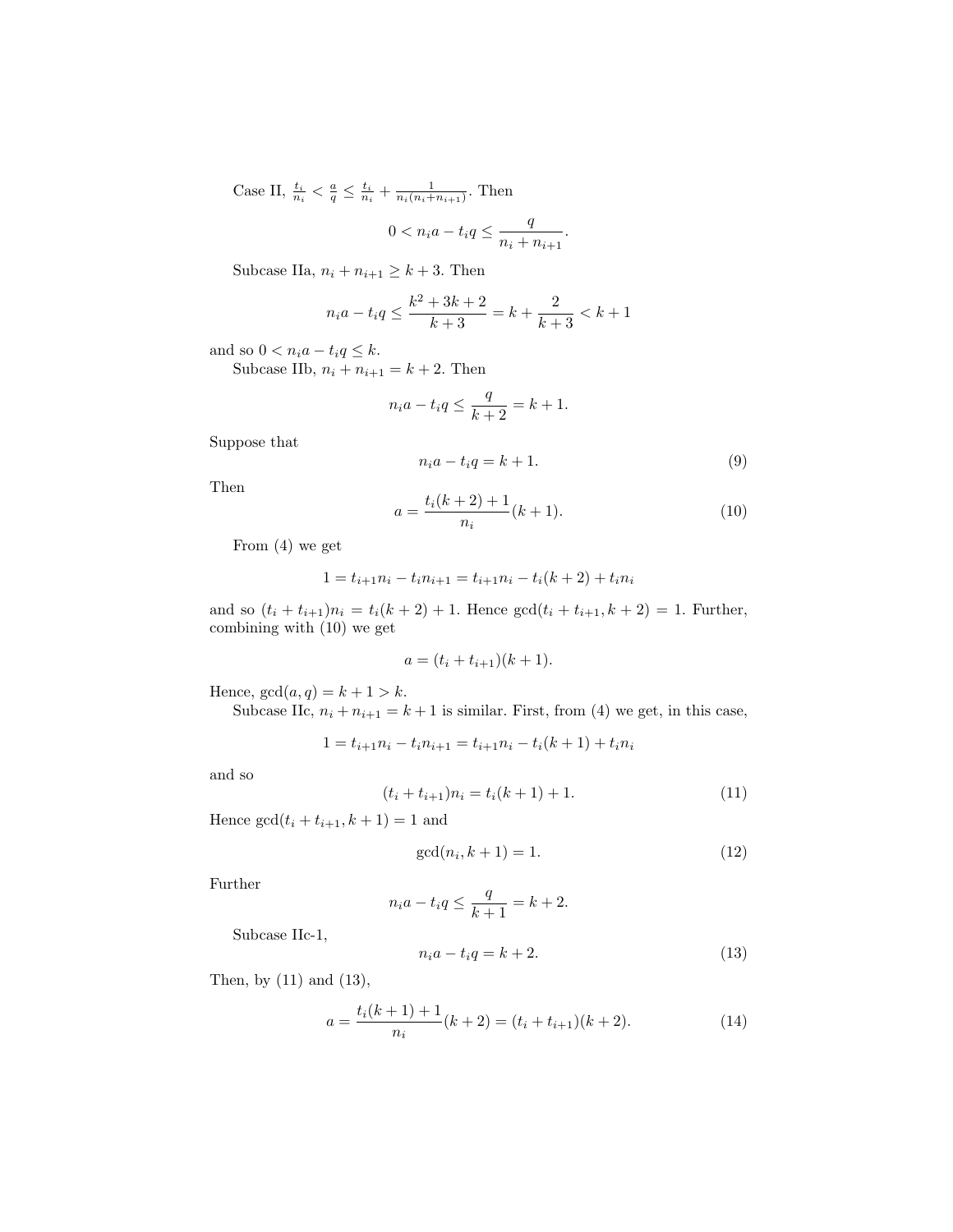Hence,  $gcd(a, q) = k + 2 > k$ .

Subcase IIc-2,

$$
n_i a - t_i q = k + 1. \tag{15}
$$

In this case,

$$
n_i a = (t_i(k+2) + 1)(k+1),
$$

and so, by (12),  $n_i|(t_i(k+2)+1)$ . Further, by (11),  $n_i|(t_i(k+1)+1)$ . Hence

$$
n_i|((t_i(k+2)+1)-(t_i(k+1)+1))=t_i.
$$

Since  $gcd(n_i, t_i) = 1$  and  $t_i < n_i$ , this is only possible if  $n_i = 1$  and  $t_i = 0$ . Therefore, by (15), we must have  $a = k + 1$  and so  $gcd(a, q) = k + 1 > k$ .

Finally, we note that the cases where  $s_i < \frac{a}{q} < \frac{t_{i+1}}{n_{i+1}}$  $\frac{t_{i+1}}{n_{i+1}}$  are similar. This completes the proof of Lemma 4 and so of Theorem 3.

**Theorem 4.** Let  $q = (k+1)/k+2$ . The pair  $(1, a)$  is not a  $(q, k)$  check pair *for any* a*.*

*Proof.* Suppose that  $(1, a)$  is a check pair. By Proposition 1,

$$
\gcd(a, q) < \frac{(k+1)(k+2)}{2k} < k.
$$

By Theorem 3, there exist  $e, \varepsilon \in [-k, -1] \cup [1, k]$  such that  $e = a \otimes \varepsilon$ . Hence, the syndroms are not all distinct. This contradicts our assumption that  $(1, a)$  is a check pair.

**Lemma 5.** Let  $q = (k + 1)(k + 2)$ . If  $(a, b)$  is a  $(q, k)$  check pair, then

$$
\gcd(a, q) > 1 \ and \ \gcd(b, q) > 1.
$$

*Proof.* Suppose that  $gcd(a,q) = 1$ . Let a' be defined by  $a' \otimes a = 1$  and let  $b' = a' \otimes b$ . By Lemma 1 part 3,  $(1, b')$  is a check pair. However this contradicts Theorem 4. Hence,  $gcd(a, q) > 1$ . Similarly,  $gcd(b, q) > 1$ .

In contrast to this lemma, we have the following lemma.

**Lemma 6.** Let  $q = (k + 1)(k + 2)$ *. If*  $(a, b)$  *is a*  $(q, k)$  *check pair, then* 

$$
\gcd(a,b,q)=1
$$

*Proof.* Suppose that  $gcd(a, b, q) = d > 1$ . Then we see that  $(a/d, b/d)$  is a  $(q/d, k)$ check pair:

- If  $(a/d) \otimes e \equiv (b/d) \otimes \varepsilon \pmod{q/d}$  where  $e, \varepsilon \in [-k, -1] \cup [1, k]$ , then  $a \otimes e \equiv b \otimes \varepsilon \pmod{q}$ , but this is not possible since  $(a, b)$  is a  $(q, k)$  check pair.
- We have

$$
\gcd\left(\frac{a}{d},\frac{q}{d}\right) = \frac{\gcd(a,q)}{d} < \frac{q/(2k)}{d} = \frac{q/d}{2k}.
$$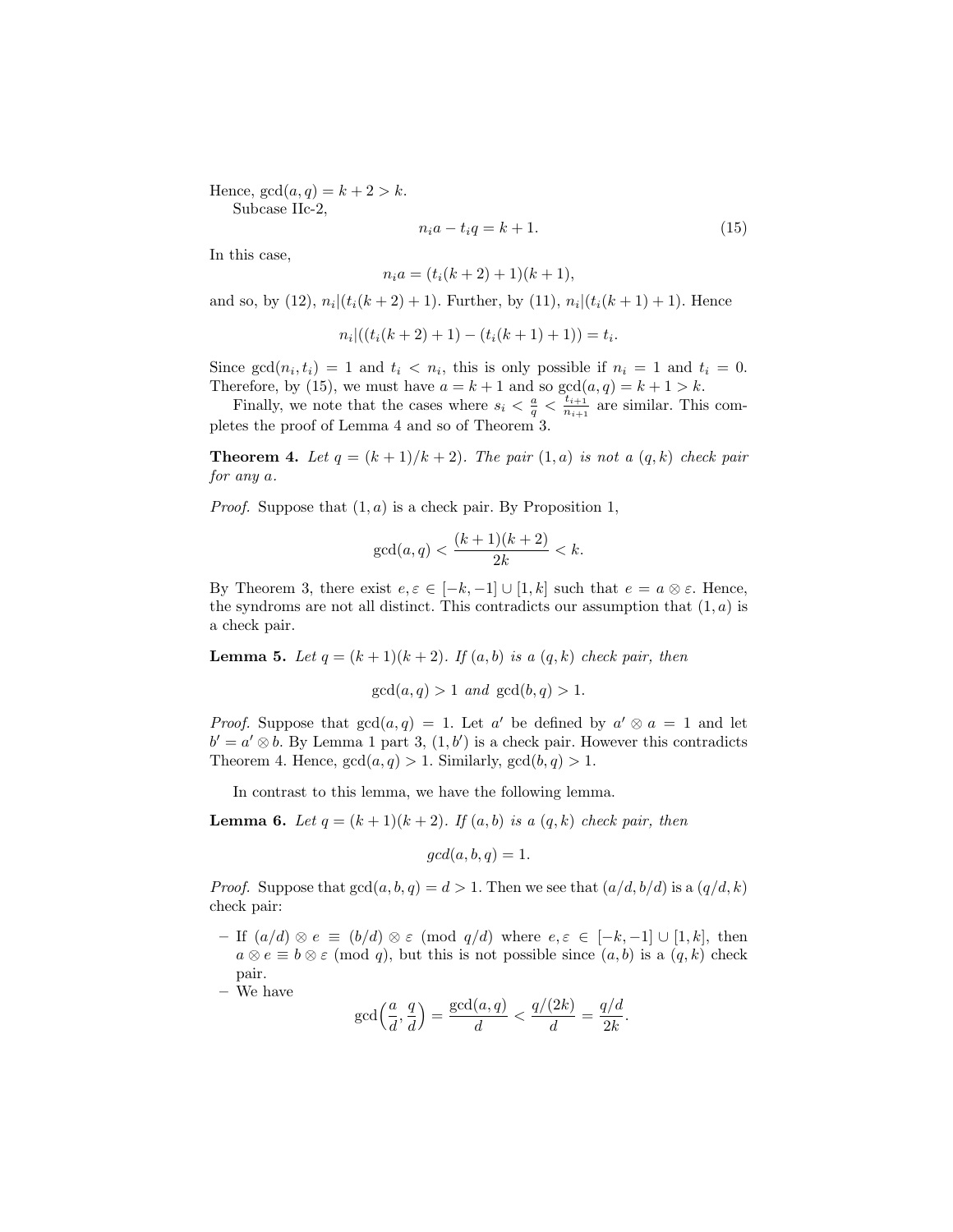– Similarly,

$$
\gcd\left(\frac{b}{d},\frac{q}{d}\right) < \frac{q/d}{2k}
$$

.

However,

$$
\frac{q}{d} \le \frac{(k+1)(k+2)}{2} < (k+1)^2,
$$

and so no  $\left(\frac{q}{d}, k\right)$  check pair exists by Theorem 1, a contradiction.

### 6.2 Check pairs when  $k + 1$  is not a prime power

**Theorem 5.** Let  $q = (k + 1)(k + 2)$ . If  $k + 1 = \sigma \rho$  where  $gcd(\sigma, \rho) = 1$ , then  $(\sigma, \rho(k+2-\sigma))$  *is a*  $(q, k)$  *check pair.* 

*Proof.* Suppose that  $k + 1 = \sigma \rho$  where  $gcd(\sigma, \rho) = 1$ . Then

$$
q = (k+1)(k+2) = \sigma \rho(k+2).
$$

We break the proof up into three parts.

- 1. We have  $gcd(\sigma, q) \leq \sigma = (k + 1)/\rho < (k + 2)/2 < q/(2k)$ .
- 2. We have

$$
\gcd(\rho(k+2-\sigma), q) = \rho \gcd(k+2-\sigma, \sigma(k+2)) = \rho d.
$$

We will show that  $d = 1$ . Since  $\sigma|(k+1)$ , we have  $gcd(\sigma, k+2) = 1$ . Hence,

$$
\gcd(k+2-\sigma,\sigma)=\gcd(k+2,\sigma)=1
$$

and

$$
\gcd(k+2-\sigma, k+2) = \gcd(-\sigma, k+2) = 1.
$$

Therefore  $d = 1$  and so

$$
\gcd(\rho(k+2-\sigma), q) = \rho < (k+2)/2 < q/(2k).
$$

3. Suppose that

$$
\sigma e \equiv \rho(k + 2 - \sigma)\varepsilon \pmod{\sigma\rho(k + 2)},\tag{16}
$$

where  $e, \varepsilon \in [-k, -1] \cup [1, k]$ . Without loss of generality, we can assume that  $\varepsilon \in [1, k]$ . From (16) we get  $\sigma e \equiv 0 \pmod{p}$  and so  $e \equiv 0 \pmod{p}$ , that is  $e = \rho e'$ . Since  $|e| \leq k = \sigma \rho - 1$ , we have  $1 \leq |e'| \leq \sigma - 1$ . Similarly, we get  $\varepsilon = \sigma \varepsilon'$  where  $1 \le \varepsilon' \le \rho - 1$ . Substituting these in (16) we get

$$
\sigma \rho e' \equiv \rho(k + 2 - \sigma)\sigma \varepsilon' \pmod{\sigma \rho(k + 2)}
$$

and so

$$
e' \equiv (k+2-\sigma)\varepsilon' \pmod{k+2}.
$$

This implies that

$$
-e' \equiv \sigma \varepsilon' \pmod{k+2}.
$$
 (17)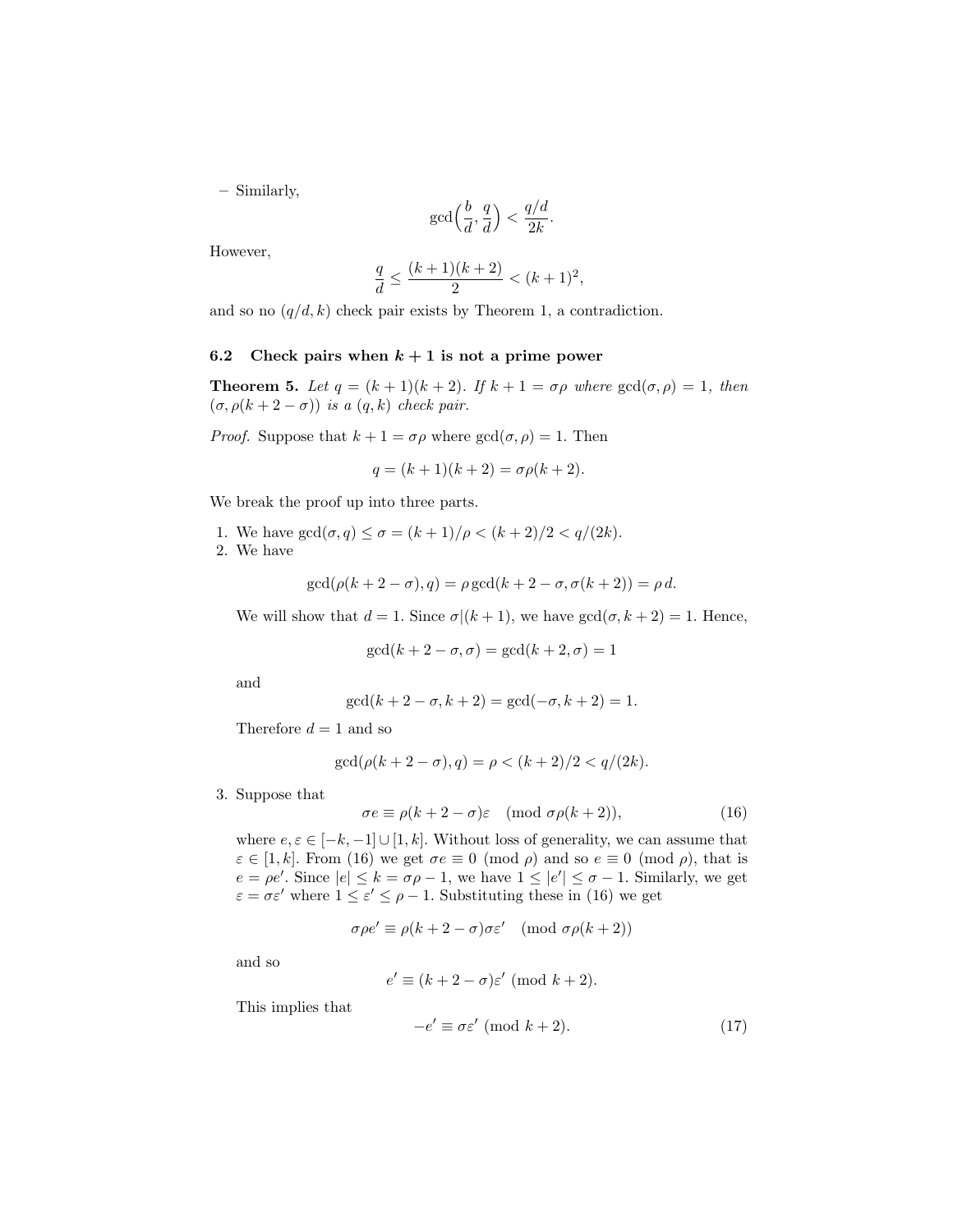However, since

$$
(-e') \bmod (k+2) \in [1, \sigma-1] \cup [k+3-\sigma, k+1]
$$

and

$$
\sigma \leq \sigma \varepsilon' \leq \sigma(\rho - 1) = k + 1 - \sigma,
$$

(17) is not possible. Hence, (16) is not possible.

### 6.3 Corresponding codes

We look closer at the codes corresponding to the check pairs of Theorem 5 and their encoding and decoding. The code is

$$
C = \{(u, v) \mid u, v \in [0, q - 1], \sigma u \oplus \rho (k + 2 - \sigma)v = 0\}.
$$

Lemma 7. *We have*

$$
C = \{(\rho U, \sigma V) \mid U \in [0, \sigma(k+2)-1], V \in [0, \rho(k+2)-1], U + V \equiv 0 \pmod{k+2}\}.
$$

*Proof.* Since  $\sigma u + \rho(k + 2 - \sigma)v \equiv 0 \pmod{\sigma \rho(k+2)}$ , we get  $\sigma u \equiv 0 \pmod{\rho}$ . Since gcd( $\sigma$ ,  $\rho$ ) = 1, this implies that  $u \equiv 0 \pmod{\rho}$ . Hence  $u = \rho U$  where  $U \in [0, \sigma(k+2) - 1].$ 

Since  $k+2 = \sigma \rho + 1$ , we similarly get  $\rho v \equiv 0 \pmod{\sigma}$  and so  $v \equiv 0 \pmod{\sigma}$ and  $v = \sigma V$  where  $V \in [0, \rho(k+2)-1]$ . Finally,  $(\rho U, \sigma V) \in C$  if and only if

$$
\sigma \rho U \oplus \rho (k+2-\sigma) \sigma V \equiv 0 \pmod{\sigma \rho (k+2)}
$$

which is equivalent to

$$
U + V \equiv 0 \pmod{k+2}.\tag{18}
$$

**Corollary 1.** We have  $|C| = q$ .

*Proof.* Let  $V \in [0, \rho(k+2) - 1]$ . By (18), we have  $(\rho U, \sigma V) \in C$  if and only if  $U \equiv (-V) \pmod{\sigma(k+2)}$ . Hence,

$$
U \equiv (-V + z(k+2)) \pmod{\sigma(k+2)}
$$

for some  $z \in [0, \sigma - 1]$ . Hence for each value of V there are  $\sigma$  possible values of U. Therefore,  $|C| = \sigma \rho (k+2) = q$ .

Theorem 4 showed that no systematic code exists in this case. However, also for the code given above there is an efficient bijection between  $\mathbb{Z}_q$  and C.

The encoding (that is, the mapping from  $\mathbb{Z}_q$  to C) can be done as follows: any integer  $m \in [0, q-1]$  can be represented as

$$
m = \sigma \mu + \nu
$$
 where  $\mu \in [0, \rho(k+2) - 1], \nu \in [0, \sigma - 1].$ 

We encode m into  $((\rho(-\mu+\nu(k+2)) \mod q), \sigma\mu)$ .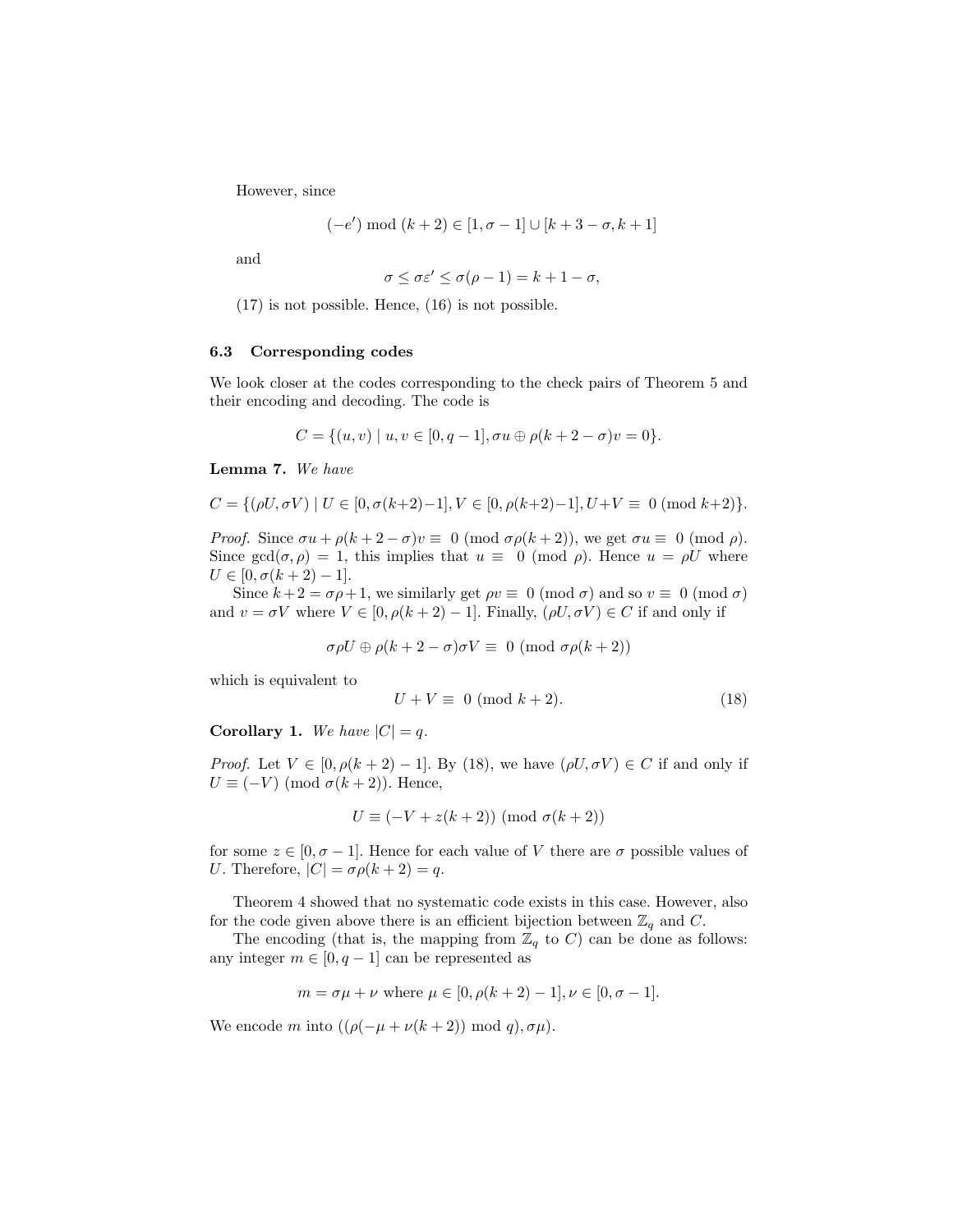The information can easily be recovered from the representation  $(\rho U, \sigma V)$ . First, we let  $\mu = V$ . Then we know that

$$
\rho(-\mu + \nu(k+2)) \equiv \rho U \pmod{\rho \sigma(k+2)},
$$

and so

$$
-\mu + \nu(k+2) \equiv U \pmod{\sigma(k+2)},
$$

which in turn implies that  $U + \mu \equiv 0 \pmod{(k+2)}$  and so

$$
\nu = \left(\frac{U + \mu}{k + 2} \mod \sigma\right) \text{ and } m = \sigma V + \nu.
$$

We next consider the correction of errors. A codeword is  $(u, v) = (\rho U, \sigma V)$ where (18) is satisfied.

- If  $u' = u + e$  where  $e \in [0, k]$ , then the syndrom is  $s = \sigma e$  and so  $e = s/\sigma$ . – If  $u' = u + e$  where  $e \in [-k, -1]$ , then  $s = q + \sigma e$  and so  $e = (s - q)/\sigma$ .  $-$  If  $v' = v + e$ , where  $e \in [-k, -1] \cup [1, k]$ , then

$$
s \equiv \rho(k+2-\sigma)e \pmod{\rho\sigma(k+2)}
$$

and so  $\rho$  divides s and

$$
\frac{s}{\rho} \equiv (k+2-\sigma)e \pmod{\sigma(k+2)}.
$$

We see that  $gcd(k+2-\sigma,\sigma(k+2))=1$ . Hence

$$
e \equiv f \stackrel{\text{def}}{=} ((k+2-\sigma)^{-1}\frac{s}{\rho} \bmod \sigma(k+2)),
$$

where the inverse is modulo  $\sigma(k+2)$ . If  $f \leq k$ , then  $e = f$ . If  $f \geq \sigma(k+2)-k$ , then  $e = f - \sigma(k+2)$ .

From this, we get the following decoding algorithm.

- if s ≡ 0 (mod σ) and s/σ ∈ [0, k], then decode into (u ⊖ (s/σ), v)
- else if  $s \equiv 0 \pmod{\sigma}$  and  $s/\sigma \in [\rho(k+2)-k, \rho(k+2)-1]$ , then decode into  $(u \ominus ((s-q)/\sigma), v)$
- else if s ≡ 0 (mod ρ), let

$$
f = ((k + 2 - \sigma)^{-1} \frac{s}{\rho} \mod \sigma(k + 2)),
$$

– if  $f \leq k$ , then decode into  $(u, v \ominus f)$ ,

– else decode into  $(u, (v ⊕ (f − σ(k + 2)) mod q)).$ 

For  $k \le 100$  and  $q = (k + 1)(k + 2)$ , a complete search has shown that there are no check pairs when  $k + 1$  a prime power. Possibly this is the case for all k and we formulate this a conjecture.